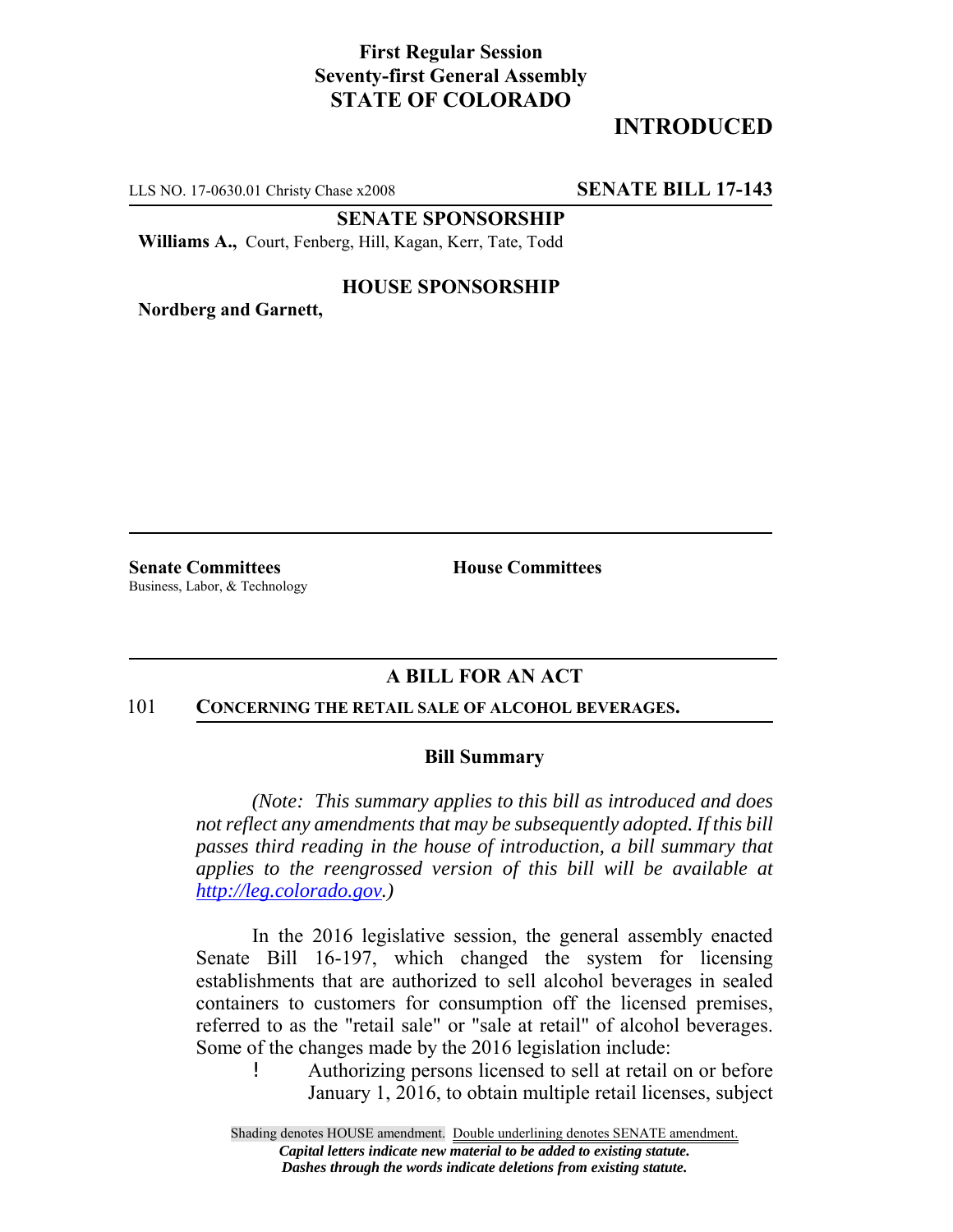to a tiered schedule, to restrictions based on proximity to another retail licensed premises, and to other requirements and limitations;

- ! Allowing retail liquor stores to sell a broad array of nonalcohol products, subject to a 20% limit on gross sales revenue from the sale of nonalcohol products;
- ! Requiring retail licensees to check the identification of consumers purchasing alcohol beverages to verify that they are at least 21 years of age;
- ! Prohibiting employees of certain alcohol beverage licensees who are under 21 years of age from selling malt, vinous, or spirituous liquors; and
- ! Changing the hours during which fermented malt beverages may be sold from between 5 a.m. and 12 midnight to between 8 a.m. and 12 midnight.

The bill modifies portions of the 2016 legislation as follows:

- ! Modifies the definition of a liquor-licensed drugstore to specify that the licensee need not be a drugstore but must have a licensed drugstore within its premises (**section 1**);
- ! Excludes revenues from the sale of cigarettes, tobacco products, nicotine products, and lottery products from the calculation of the cap on a retail liquor store's gross revenues from the sale of nonalcohol products (**sections 1 and 3**);
- ! Imposes the proximity restrictions on a retail liquor store that is seeking permission to relocate its premises to ensure the new location is not within 1,500 feet of another business licensed to sell at retail, or, if in a small town, within 3,000 feet of another business with a retail sales license (**section 2**);
- ! Allows a liquor-licensed drugstore that applied for a new liquor-licensed drugstore license before October 1, 2016, to obtain multiple retail licenses, subject to the schedule established in the 2016 legislation (**section 4**);
- ! Allows a corporation member of a controlled group of corporations that owns or has an interest in a liquor-licensed drugstore to obtain interests in additional liquor-licensed drugstores in the same manner as any other member of the controlled group, but the entire group is subject to the limits on the total number of multiple licenses allowed under current law; (**section 4**)
- ! Restores the hours for permitted sales of fermented malt beverages to between 5 a.m. and 12 midnight (**section 5**);
- ! Clarifies that employees of a licensed tavern or lodging and entertainment facility that regularly serves meals, which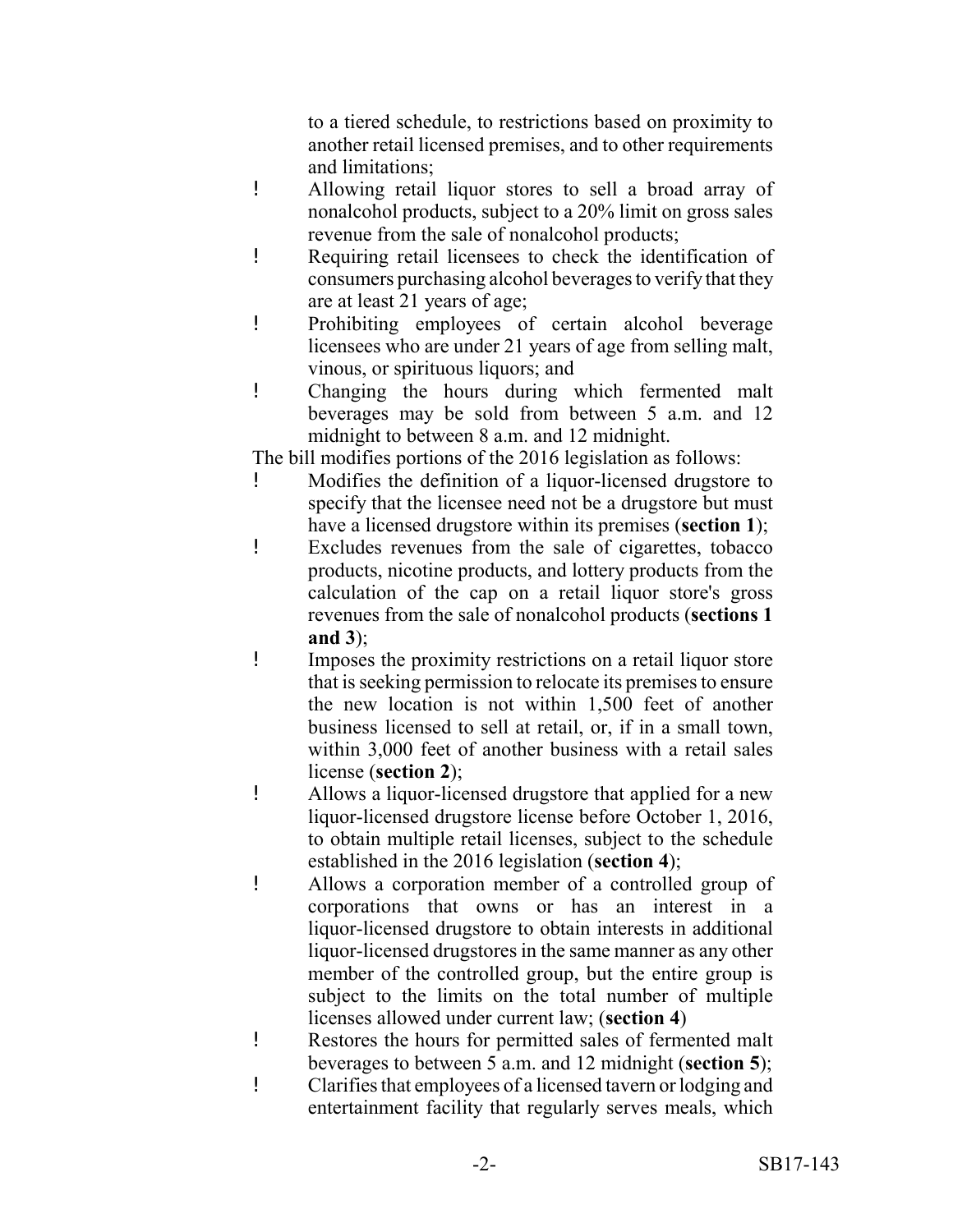employees are under 21 years of age, are not prohibited from selling alcohol beverages (**section 5**);

- ! Repeals the requirement that retail sales licensees check customers' identification to verify their age (**sections 4 and** ); and
- ! Exempts liquor-licensed drugstores from the prohibition against having an automated teller machine on the premises from which individuals enrolled in public assistance programs administered by the department of human services may obtain cash benefits through the electronic benefits transfer service (**section 6**).

 *Be it enacted by the General Assembly of the State of Colorado:* **SECTION 1.** In Colorado Revised Statutes, 12-47-103, **amend** the introductory portion, (16), and (31) as follows: **12-47-103. Definitions.** As used in this article ARTICLE 47 and article 46 of this title TITLE 12, unless the context otherwise requires: (16) "Liquor-licensed drugstore" means any drugstore licensed by 7 the state board of pharmacy A BUSINESS that has also applied for and has been granted a license by the state AND LOCAL licensing authority AUTHORITIES to sell malt, vinous, and spirituous liquors in original sealed containers for consumption off the premises AND HAS A DRUGSTORE LICENSED BY THE STATE BOARD OF PHARMACY WITHIN ITS PREMISES. (31) "Retail liquor store" means an establishment engaged only in the sale of malt, vinous, and spirituous liquors; CIGARETTES, TOBACCO PRODUCTS, AND NICOTINE PRODUCTS, AS DEFINED IN SECTION 18-13-121 (5); LOTTERY PRODUCTS; and nonalcohol products, but only if the annual gross revenues from the sale of nonalcohol products, EXCLUDING SALES REVENUES FROM LOTTERY PRODUCTS AND CIGARETTES, TOBACCO PRODUCTS, AND NICOTINE PRODUCTS, does not exceed twenty percent of the retail liquor store's total annual gross SALES revenues.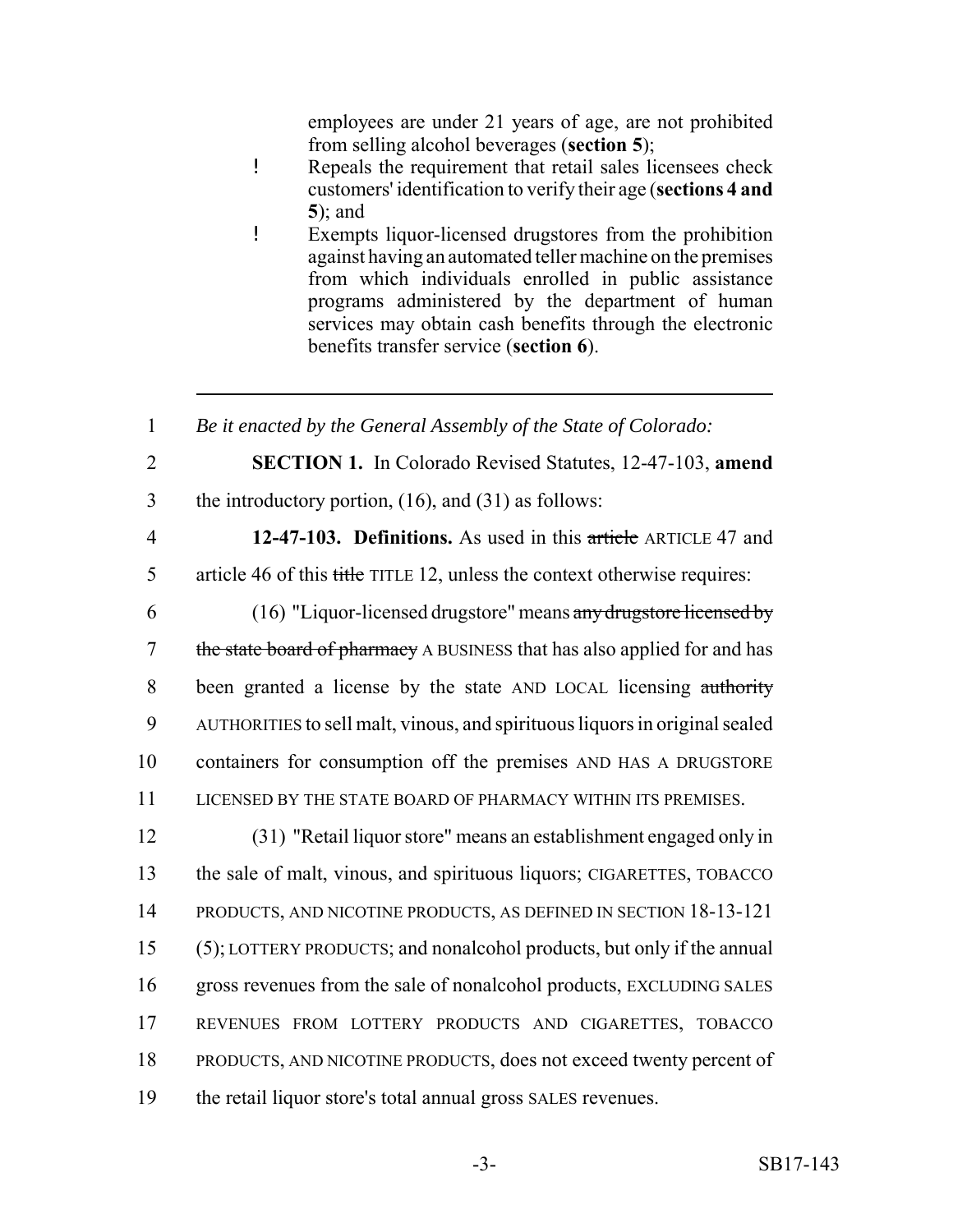**SECTION 2.** In Colorado Revised Statutes, 12-47-301, **amend** 2  $(9)(a)(II)$  as follows:

 **12-47-301. Licensing in general.** (9) (a) (II) (A) Notwithstanding 4 subparagraph (I) of this paragraph (a) SUBSECTION  $(9)(a)(I)$  OF THIS SECTION, for a retail liquor store licensed on or before January 1, 2016, the licensee may apply to move the permanent location to another place within or outside the municipality or county in which the license was originally granted.

 (B) THE STATE AND LOCAL LICENSING AUTHORITIES SHALL NOT 10 GRANT PERMISSION UNDER THIS SUBSECTION  $(9)(a)(II)$  FOR A NEW LOCATION WITHIN OR OUTSIDE THE MUNICIPALITY OR COUNTY IN WHICH THE LICENSE WAS ORIGINALLY GRANTED IF THE NEW LOCATION IS WITHIN ONE THOUSAND FIVE HUNDRED FEET OF ANOTHER LICENSED PREMISES LICENSED TO SELL MALT, VINOUS, OR SPIRITUOUS LIQUORS AT RETAIL FOR CONSUMPTION OFF THE LICENSED PREMISES OR, FOR A PREMISES LOCATED 16 IN A MUNICIPALITY WITH A POPULATION OF TEN THOUSAND OR FEWER, WITHIN THREE THOUSAND FEET OF ANOTHER LICENSED PREMISES LICENSED TO SELL MALT, VINOUS, OR SPIRITUOUS LIQUORS AT RETAIL FOR CONSUMPTION OFF THE LICENSED PREMISES.

 (C) It is unlawful for the licensee to sell any alcohol beverages at the new location until permission is granted by the state and local licensing authorities.

 **SECTION 3.** In Colorado Revised Statutes, 12-47-407, **amend** 24  $(1)(b)$  as follows:

 **12-47-407. Retail liquor store license.** (1) (b) In addition, retail 26 liquor stores may sell any LOTTERY PRODUCTS; CIGARETTES, TOBACCO PRODUCTS, AND NICOTINE PRODUCTS, AS DEFINED IN SECTION 18-13-121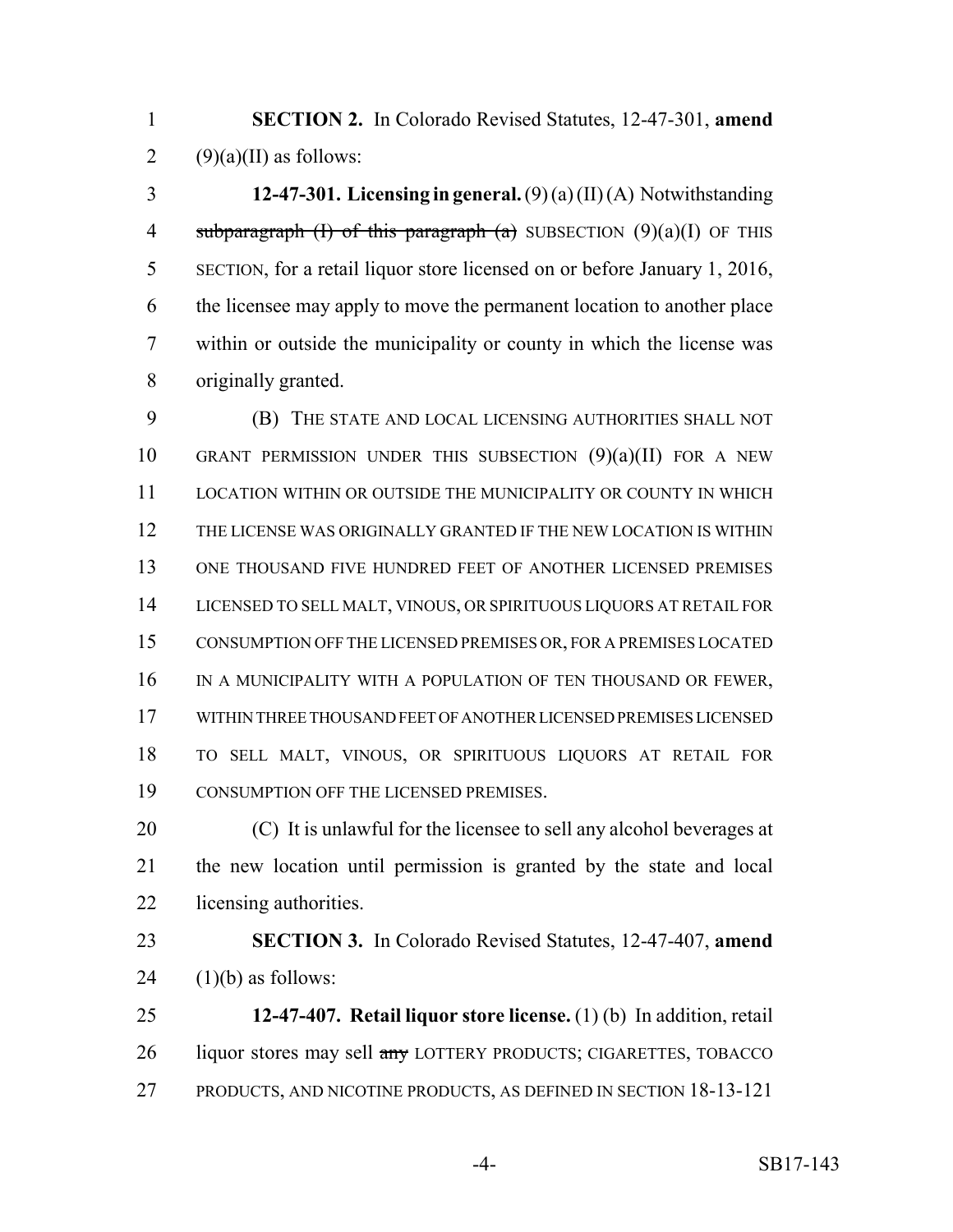(5); AND nonalcohol products, but only if the annual gross revenues from the sale of nonalcohol products, EXCLUDING SALES REVENUES FROM LOTTERY PRODUCTS AND CIGARETTES, TOBACCO PRODUCTS, AND NICOTINE PRODUCTS, do not exceed twenty percent of the retail liquor store's total annual gross SALES revenues.

 **SECTION 4.** In Colorado Revised Statutes, 12-47-408, **amend** 7 (2)(a)(III), (4)(a), and (4)(b)(IV) introductory portion; **repeal** (2)(a)(IV); and **add** (4)(c) as follows:

 **12-47-408. Liquor-licensed drugstore license - multiple licenses permitted - requirements - repeal.** (2) (a) A person licensed under this section to sell malt, vinous, and spirituous liquors as provided in this section shall:

 (III) Not allow consumers to purchase malt, vinous, or spirituous liquors at a self-checkout or other mechanism that allows the consumer to complete the alcohol beverage purchase without assistance from and completion of the transaction by an employee of the liquor-licensed drugstore; AND

 (IV) Require, in accordance with section 12-47-901 (10), consumers attempting to purchase malt, vinous, or spirituous liquors to present a valid identification, as determined by the state licensing 21 authority by rule; and

22 (4) (a) Except as provided in paragraph (b) of this subsection  $(4)$ 23 SUBSECTION  $(4)(b)$  AND  $(4)(c)$  OF THIS SECTION, it is unlawful for any owner, part owner, shareholder, or person interested directly or indirectly in a liquor-licensed drugstore to conduct, own either in whole or in part, or be directly or indirectly interested in any other business licensed pursuant to this article.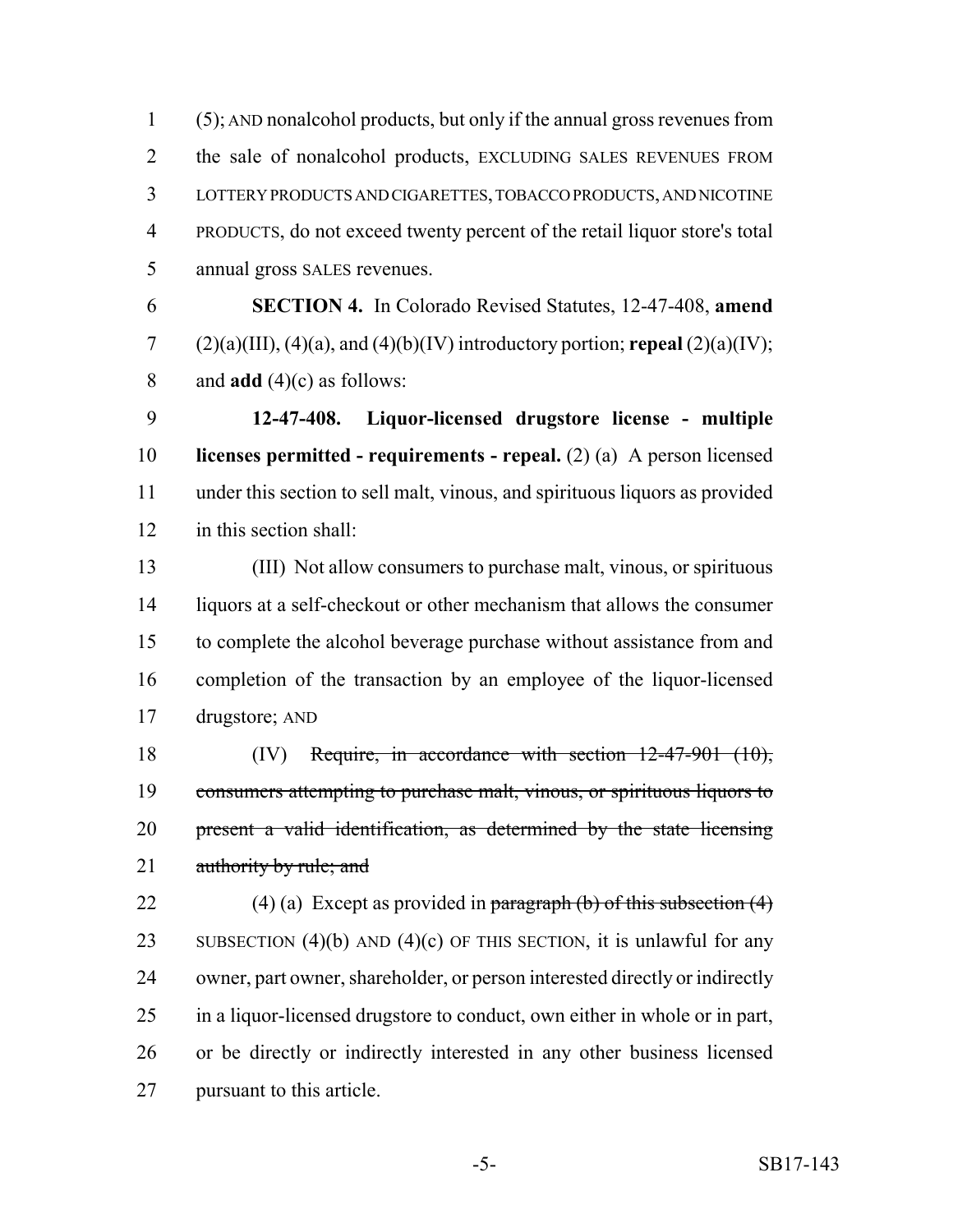(b) An owner, part owner, shareholder, or person interested directly or indirectly in a liquor-licensed drugstore may have an interest in:

 (IV) For a liquor-licensed drugstore licensed on or before January 1, 2016, OR A LIQUOR-LICENSED DRUGSTORE THAT SUBMITTED AN APPLICATION FOR A NEW LIQUOR-LICENSED DRUGSTORE LICENSE BEFORE OCTOBER 1, 2016, additional liquor-licensed drugstore licenses as follows, but only if obtained in accordance with paragraph (b) of 9 subsection  $(1)$  SUBSECTION  $(1)(b)$  of this section:

 (c) A CORPORATION WITHIN A CONTROLLED GROUP OF CORPORATIONS, AS DETERMINED UNDER 26 U.S.C. SEC. 1563 (a) AND 12 IMPLEMENTING REGULATIONS, THAT FULLY OR PARTIALLY OWNS OR HAS A DIRECT OR INDIRECT INTEREST IN A LIQUOR-LICENSED DRUGSTORE HAS THE SAME ELIGIBILITY TO HAVE AN INTEREST IN ADDITIONAL LIQUOR-LICENSED DRUGSTORES PURSUANT TO SUBSECTION (4)(b)(IV) OF THIS SECTION AS ANY OTHER MEMBER OF THE SAME CONTROLLED GROUP OF CORPORATIONS, BUT THE ENTIRE CONTROLLED GROUP OF CORPORATIONS IS SUBJECT TO THE LIMITATION ON THE NUMBER OF ADDITIONAL COMMONLY OWNED LIQUOR-LICENSED DRUGSTORES 20 SPECIFIED IN SAID SUBSECTION  $(4)(b)(IV)$ .

 **SECTION 5.** In Colorado Revised Statutes, 12-47-901, **amend** (5) introductory portion, (5)(c), and (5)(p)(II); and **repeal** (10) as follows:

 **12-47-901. Unlawful acts - exceptions - definitions.** (5) It is 24 unlawful for any person licensed to sell at retail pursuant to this article 25 ARTICLE 47 or article 46 of this title TITLE 12:

26 (c) Except as provided in section  $18-13-122$ ,  $C.R.S.,$  to sell fermented malt beverages to any person under the age of twenty-one years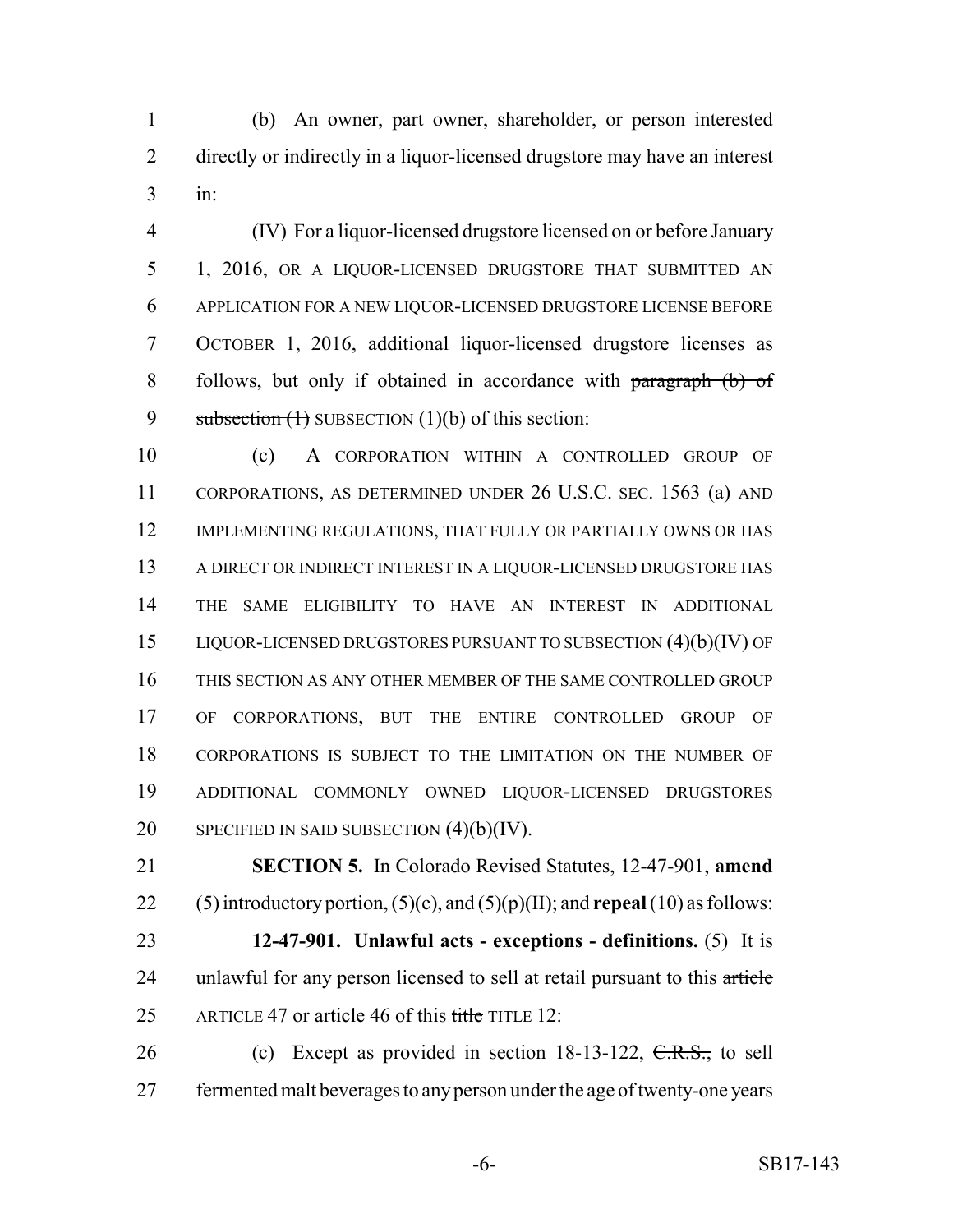1 or to any person between the hours of 12 midnight and  $8a.m. 5 A.M.$ ;

 (p) (II) If licensed as a tavern under section 12-47-412 THAT DOES NOT REGULARLY SERVE MEALS, a lodging and entertainment facility under section 12-47-426 THAT DOES NOT REGULARLY SERVE MEALS, a retail liquor store under section 12-47-407, or a liquor-licensed drugstore under section 12-47-408, to permit an employee who is under twenty-one years of age to sell malt, vinous, or spirituous liquors; or

8 (10) (a) Except as provided in paragraph (b) of this subsection (10), it is unlawful for a retail licensee or an employee of a retail licensee to sell malt, vinous, or spirituous liquors to a consumer for consumption 11 off the licensed premises unless the retail licensee or employee verifies 12 that the consumer is at least twenty-one years of age by requiring the consumer to present a valid identification, as determined by the state 14 licensing authority by rule. The retail licensee or employee shall make a 15 determination from the information presented whether the purchaser is at 16 least twenty-one years of age.

 (b) It is not unlawful for a retail licensee or employee of a retail 18 licensee to sell malt, vinous, or spirituous liquors to a consumer who is or reasonably appears to be over fifty years of age and who failed to present an acceptable form of identification.

 (c) As used in this subsection (10), "retail licensee" means a 22 person licensed under section 12-46-104 (1)(c), 12-47-407, or 12-47-408. **SECTION 6.** In Colorado Revised Statutes, 26-2-104, **amend** 24 (2)(a)(II)(C), (2)(h)(I) introductory portion, and (2)(h)(I)(B) as follows: **26-2-104. Public assistance programs - electronic benefits transfer service - joint reports with department of revenue - signs - rules.** (2) (a) (II) Only those businesses that offer products or services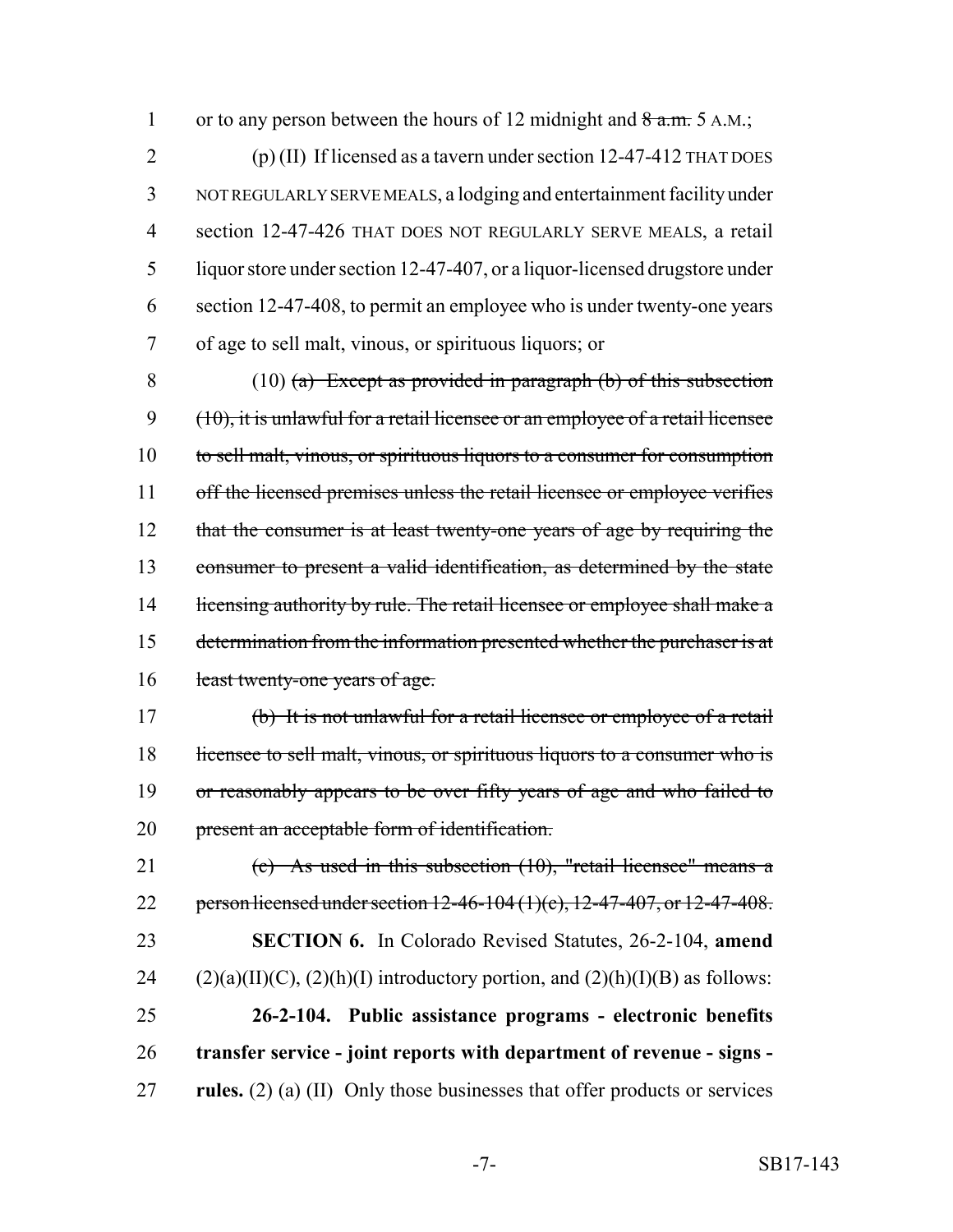related to the purpose of the public assistance benefits are allowed to participate in the electronic benefits transfer service through the use of point of sale terminals. Clients shall not be allowed to access cash benefits through the electronic benefits transfer service from automated teller machines in this state located in:

 (C) Retail establishments licensed to sell malt, vinous, or 7 spirituous liquors pursuant to part of article  $47$  of title  $12$ ;  $C.R.S.$  EXCEPT THAT THE PROHIBITION IN THIS SUBSECTION (2)(a)(II)(C) DOES NOT APPLY TO ESTABLISHMENTS LICENSED AS LIQUOR-LICENSED 10 DRUGSTORES UNDER SECTION 12-47-408;

 (h) (I) On or before January 1, 2016, the department of revenue shall adopt rules pursuant to the "State Administrative Procedure Act", 13 article 4 of title 24, C.R.S., that relate to a client's use of automated teller machines at locations where such use is prohibited. The rules must apply to the following establishments:

 (B) Retail establishments licensed to sell malt, vinous, or 17 spirituous liquors pursuant to part 3 of article 47 of title 12, C.R.S. EXCLUDING ESTABLISHMENTS LICENSED AS LIQUOR-LICENSED DRUGSTORES UNDER SECTION 12-47-408;

 **SECTION 7. Act subject to petition - effective date.** This act takes effect at 12:01 a.m. on the day following the expiration of the ninety-day period after final adjournment of the general assembly (August 9, 2017, if adjournment sine die is on May 10, 2017); except that, if a referendum petition is filed pursuant to section 1 (3) of article V of the state constitution against this act or an item, section, or part of this act within such period, then the act, item, section, or part will not take effect unless approved by the people at the general election to be held in